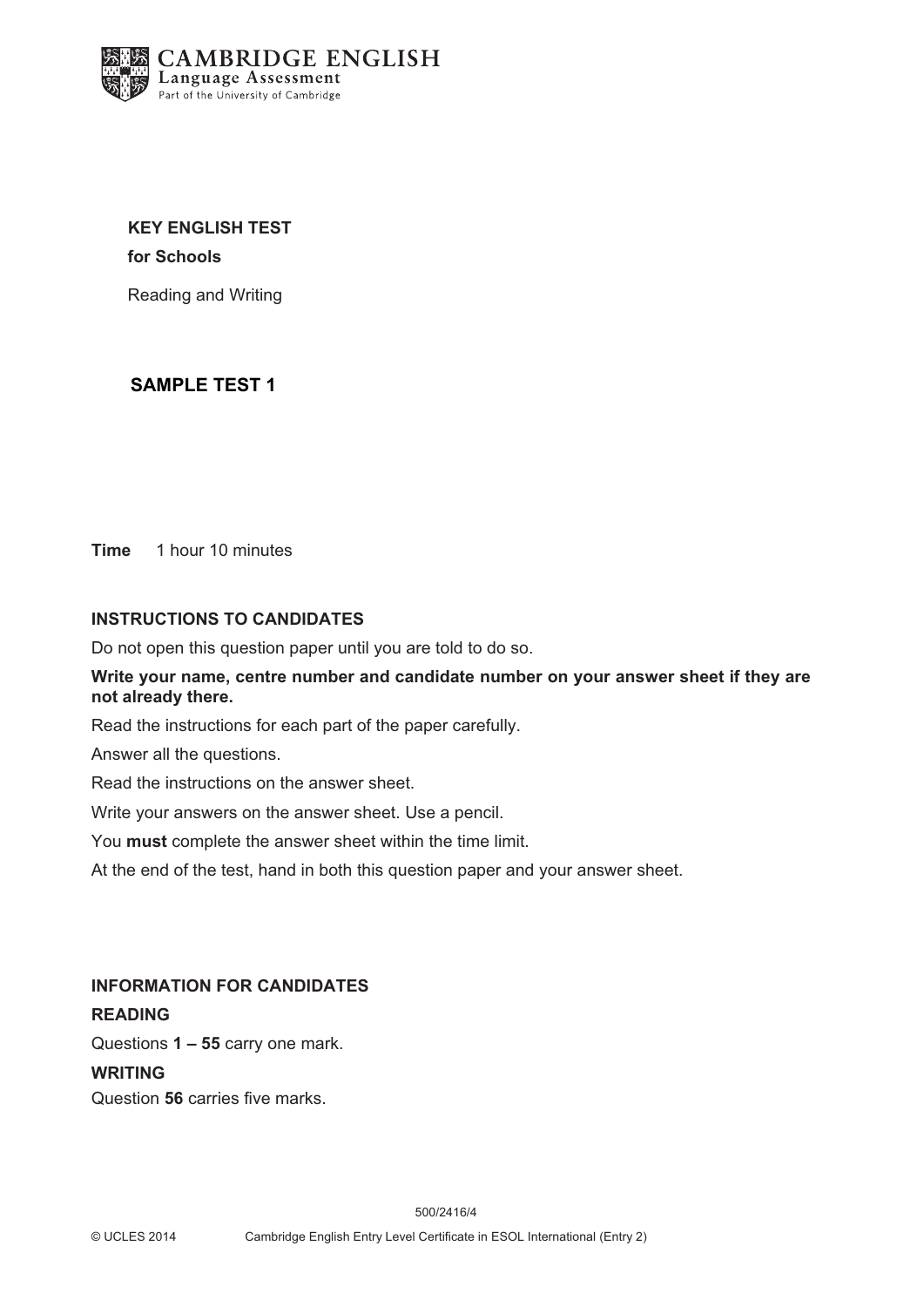## Questions  $1 - 5$

Which notice  $(A - H)$  says this  $(1 - 5)$ ? For questions  $1 - 5$ , mark the correct letter  $A - H$  on your answer sheet.

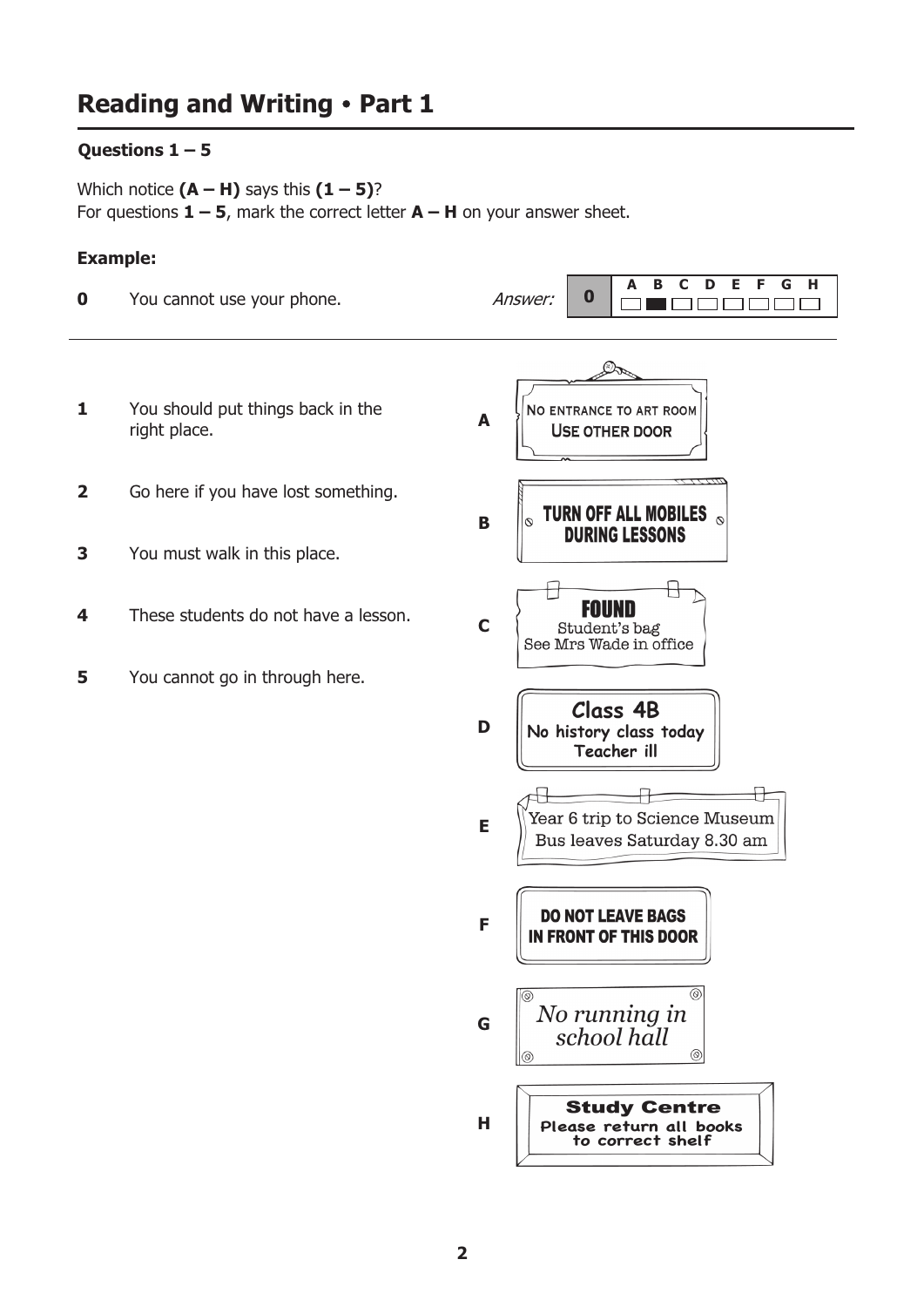### Questions  $6 - 10$

Read the sentences about an internet café. Choose the best word (A, B or C) for each space. For questions  $6 - 10$ , mark A, B or C on your answer sheet.

### **Example:**

Last month an internet café ............ near Ivan's house.  $\mathbf 0$ 



|  | <b>A</b> opened <b>B</b> began <b>C</b> arrived |  |  | Answer: $\begin{array}{ c c c c c c } \hline \textbf{A} & \textbf{B} & \textbf{C} & \textbf{A} & \textbf{B} & \textbf{C} \ \hline \textbf{B} & \textbf{C} & \textbf{D} & \textbf{D} & \textbf{D} & \textbf{D} \ \hline \end{array}$ |
|--|-------------------------------------------------|--|--|-------------------------------------------------------------------------------------------------------------------------------------------------------------------------------------------------------------------------------------|
|  |                                                 |  |  |                                                                                                                                                                                                                                     |

 $6\phantom{1}6$ The internet café quickly became ............ with Ivan and his friends.

A favourite **B** popular C excellent

 $\overline{\mathbf{z}}$ It only ............ Ivan five minutes to get to the café.

A takes  $\mathbf{B}$ has  $\mathbf{C}$ aets

Ivan often ............ his friends there after school. 8

**A** waits **B** meets C goes

The café has different ............ of computer games that they can play.  $\boldsymbol{9}$ 

**B** ways  $\mathbf{C}$ kinds **A** things

Ivan thinks there is a lot of ............ information on the internet. 10

C useful A certain **B** sure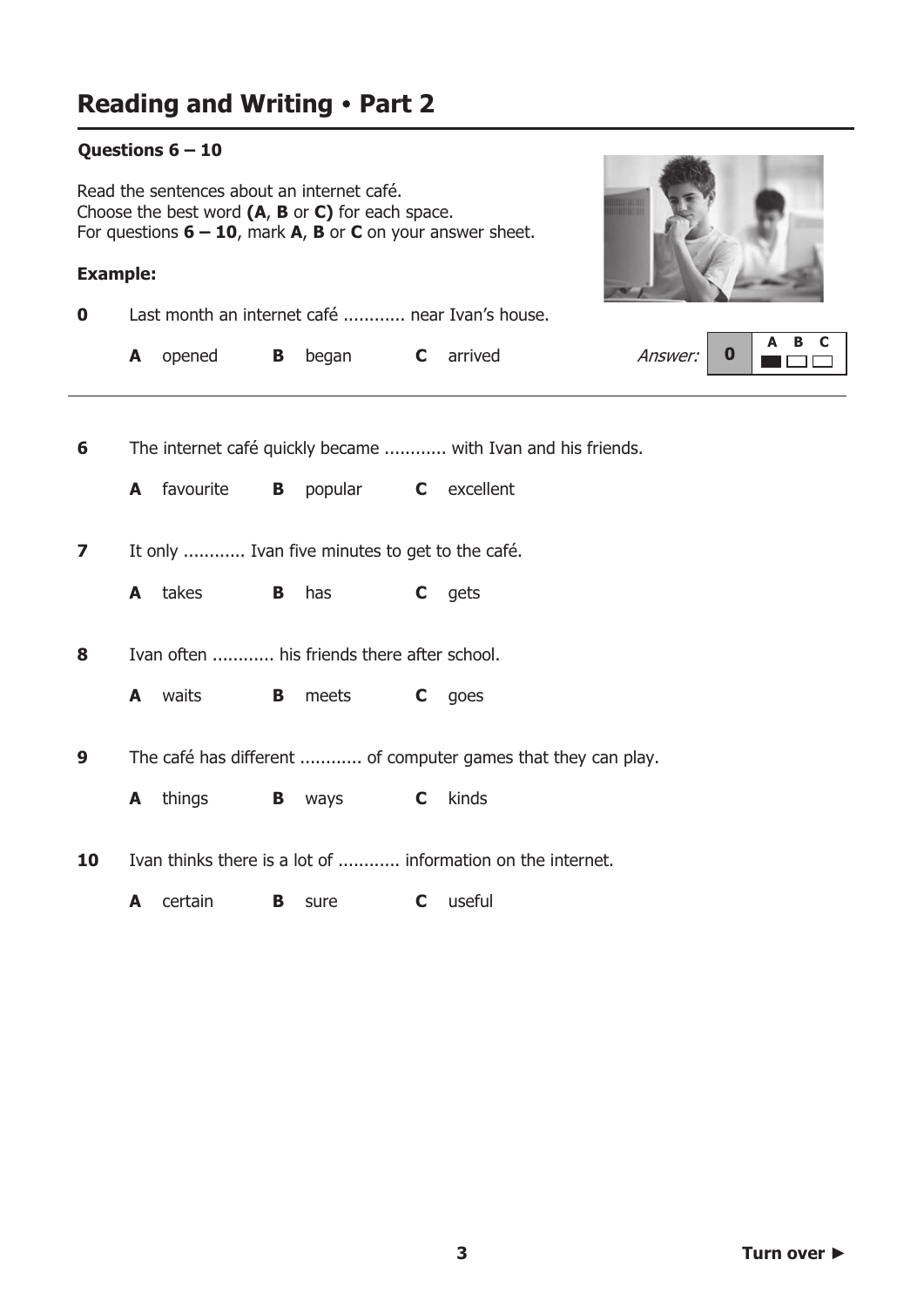## Questions  $11 - 15$

Complete the five conversations. For questions  $11 - 15$ , mark A, B or C on your answer sheet.



- Why didn't you come to the pool yesterday? 11
- $12<sub>2</sub>$ I have to go home now.
- Whose phone is that? 13
- There weren't any more tickets for the match. 14
- 15 Shall we play that new computer game?
- $\mathbf{A}$ I didn't see them there.
- $\mathbf{B}$ It was a great time.
- $\mathbf C$ I was doing something else.
- $\mathbf{A}$ Have you been before?
- $\mathbf{B}$ It's still quite early.
- $\mathbf C$ How long was it for?
- It's not there.  $\mathbf{A}$
- Wasn't it? **B**
- $\mathbf C$ I'm not sure.
- $\mathbf{A}$ That's a pity.
- $\mathbf{B}$ It isn't enough.
- $\mathbf C$ I hope so.
- $\blacktriangle$ It's all right.
- $\mathbf{B}$ Yes, it is.
- $\mathbf C$ If you'd like to.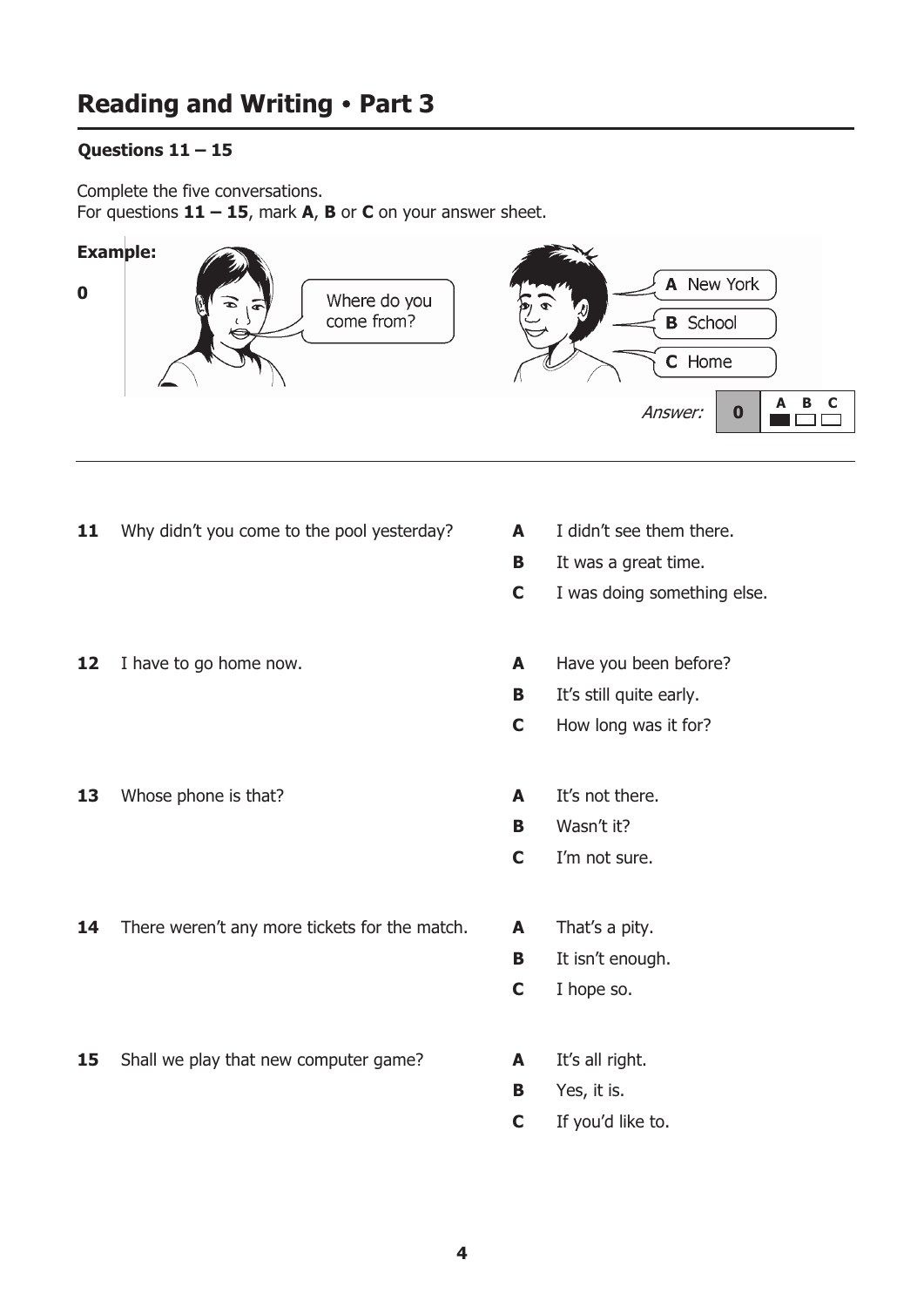## Questions  $16 - 20$

Complete the telephone conversation between two friends. What does Josh say to Matt? For questions  $16 - 20$ , mark the correct letter  $A - H$  on your answer sheet.

| Matt: | Hi, Josh. It's Matt.                                                             |        |                                                                 |
|-------|----------------------------------------------------------------------------------|--------|-----------------------------------------------------------------|
| Josh: | $\bullet$ $\quad \text{C}$                                                       |        | Е<br>F.<br>G<br>н<br>A<br>в<br>D<br>$\mathbf 0$<br>Answer:      |
| Matt: | Oh, sorry. I'm phoning about the<br>skateboarding competition this<br>afternoon. | A      | I'd like a new one but I don't think I'm good<br>enough to win. |
| Josh: | $16$                                                                             | B      | I didn't see it. Is the competition on all<br>afternoon?        |
| Matt: | Really? There was some information<br>about it in our club magazine.             | C      | Hi. You're calling early!                                       |
| Josh: | 17                                                                               | D      | Do the winners get CDs like last year?                          |
| Matt: | Just from 2.30 till 5 pm. They give out<br>the prizes at 6 pm.                   | Е      | I wasn't very good then.                                        |
| Josh: | 18                                                                               | F<br>G | I didn't know that was today.<br>I haven't got one of those.    |
| Matt: | The prizes are better this time. The<br>top prize is a skateboard.               | н      | Maybe, we'll see. Shall we meet in the park<br>at 2.00?         |
| Josh: | 19                                                                               |        |                                                                 |
| Matt: | You're much better than you were<br>last year!                                   |        |                                                                 |
| Josh: | 20                                                                               |        |                                                                 |
| Matt: | Great! See you then.                                                             |        |                                                                 |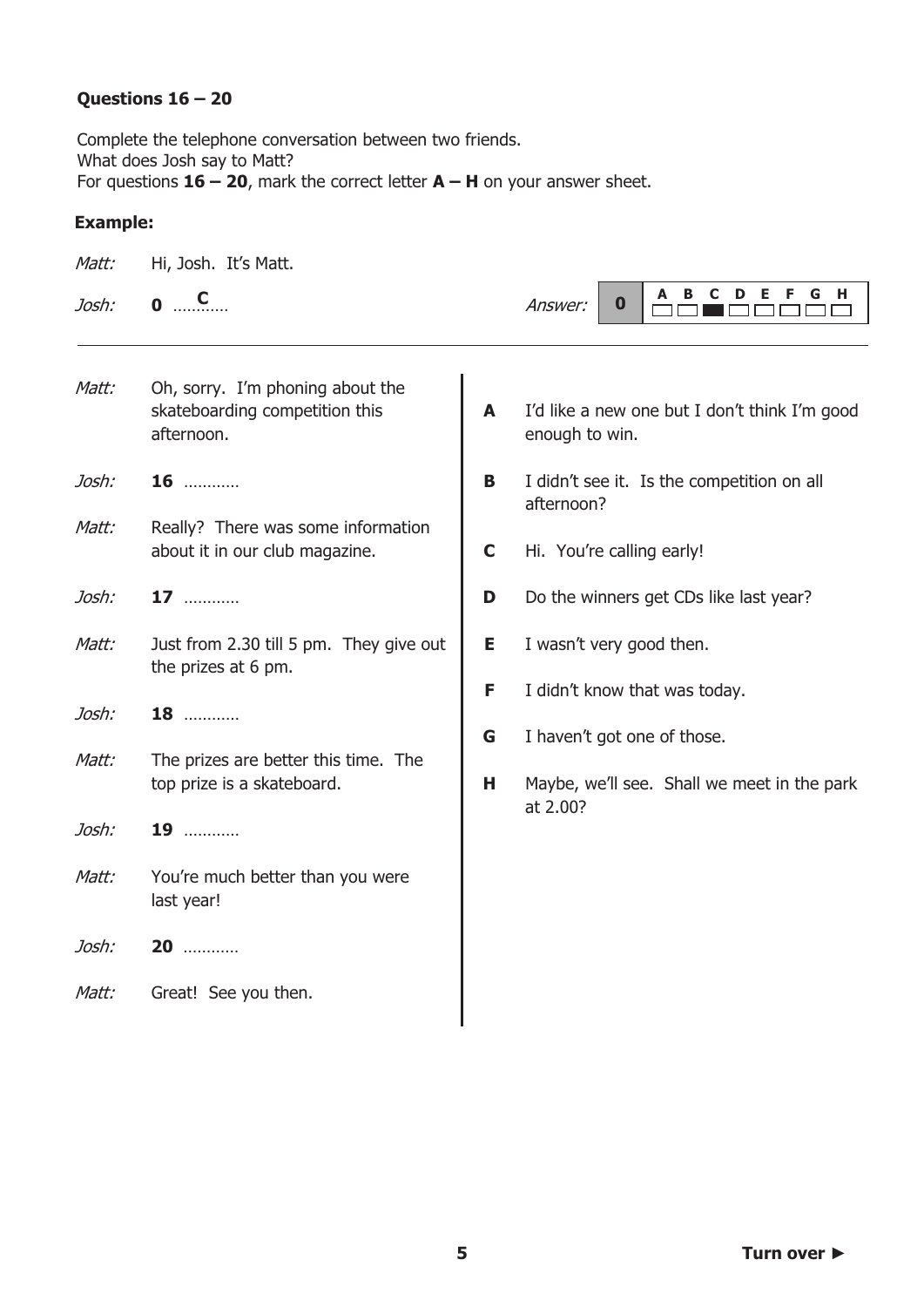## **Questions 21 - 27**

Read the article about a young swimmer. Are sentences  $21 - 27$  'Right' (A) or 'Wrong' (B)? If there is not enough information to answer 'Right'  $(A)$  or 'Wrong'  $(B)$ , choose 'Doesn't say'  $(C)$ . For questions  $21 - 27$ , mark A, B or C on your answer sheet.

# **Ana Johnson**



Ana Johnson is a 13-year-old swimmer who lives in Melbourne in Australia. Her dream is to swim for Australia in the next Olympics.

She swims in both long and short races and she has already come first in many important competitions.

As well as spending many hours in the pool, Ana also makes time for studying and for friends. 'I have lots of friends who swim and we're very close. It's much easier to have friends who are swimmers because they also have to get up early to practise like me and they understand this kind of life. But I'm not so different from other people my age. In my free time I also enjoy going to the movies and parties. There are also some good things about swimming for a club. I travel a lot for competitions and I've made friends with swimmers from other Australian cities and from other parts of the world.'

Ana is becoming well known in Australia and she believes it is important to get more young people interested in swimming. 'I don't mind talking to journalists and having my photograph taken. But last year I was on TV and that was much more fun.'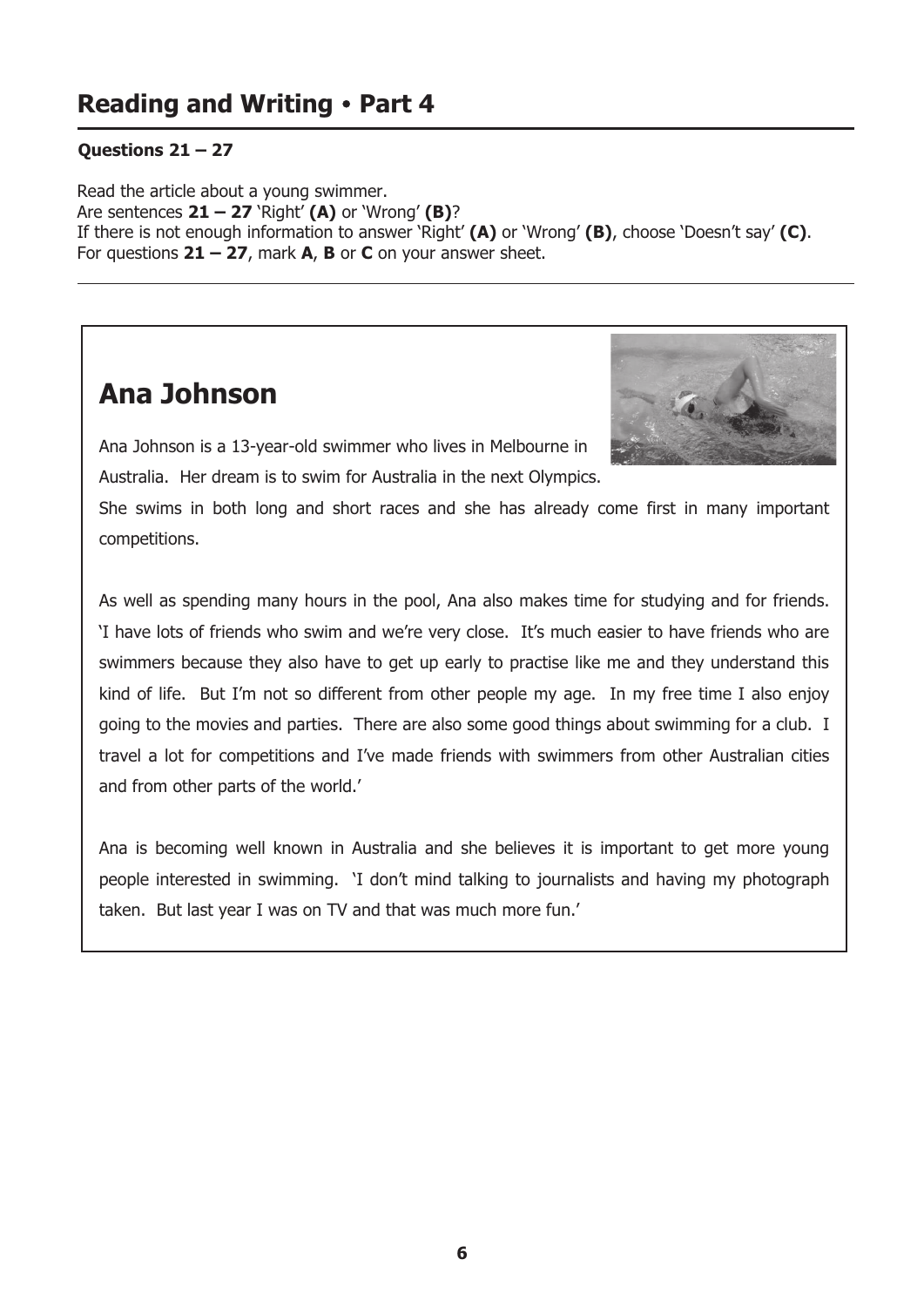|             | <b>Example:</b> |                             |   |                                               |              |                                                                       |         |          |          |
|-------------|-----------------|-----------------------------|---|-----------------------------------------------|--------------|-----------------------------------------------------------------------|---------|----------|----------|
| $\mathbf 0$ |                 | Ana's home is in Melbourne. |   |                                               |              |                                                                       |         |          |          |
|             | A               | Right                       | B | Wrong                                         | $\mathbf C$  | Doesn't say                                                           | Answer: | $\bf{0}$ | B C<br>A |
|             |                 |                             |   |                                               |              |                                                                       |         |          |          |
| 21          |                 |                             |   | Ana hopes she will become an Olympic swimmer. |              |                                                                       |         |          |          |
|             | A               | Right                       | B | Wrong                                         | $\mathbf C$  | Doesn't say                                                           |         |          |          |
| 22          |                 |                             |   |                                               |              | Ana knows that she is better at short races than long ones.           |         |          |          |
|             | A               | Right                       | B | Wrong                                         | $\mathbf{C}$ | Doesn't say                                                           |         |          |          |
| 23          |                 |                             |   | Ana has won a lot of swimming competitions.   |              |                                                                       |         |          |          |
|             | A               | Right                       | B | Wrong                                         | $\mathsf{C}$ | Doesn't say                                                           |         |          |          |
|             |                 |                             |   |                                               |              |                                                                       |         |          |          |
| 24          |                 |                             |   |                                               |              | It is difficult for Ana to make friends with other people who swim.   |         |          |          |
|             | A               | Right                       | B | Wrong                                         | $\mathsf{C}$ | Doesn't say                                                           |         |          |          |
| 25          |                 |                             |   |                                               |              | Ana likes doing the same things as other teenagers.                   |         |          |          |
|             | A               | Right                       | В | Wrong                                         | $\mathbf C$  | Doesn't say                                                           |         |          |          |
| 26          |                 |                             |   |                                               |              | Ana has met people from different countries at swimming competitions. |         |          |          |
|             | A               | Right                       | В | Wrong                                         | $\mathbf C$  | Doesn't say                                                           |         |          |          |
| 27          |                 |                             |   |                                               |              | Ana prefers speaking to journalists to being on television.           |         |          |          |
|             | A               | Right                       | B | Wrong                                         | $\mathbf C$  | Doesn't say                                                           |         |          |          |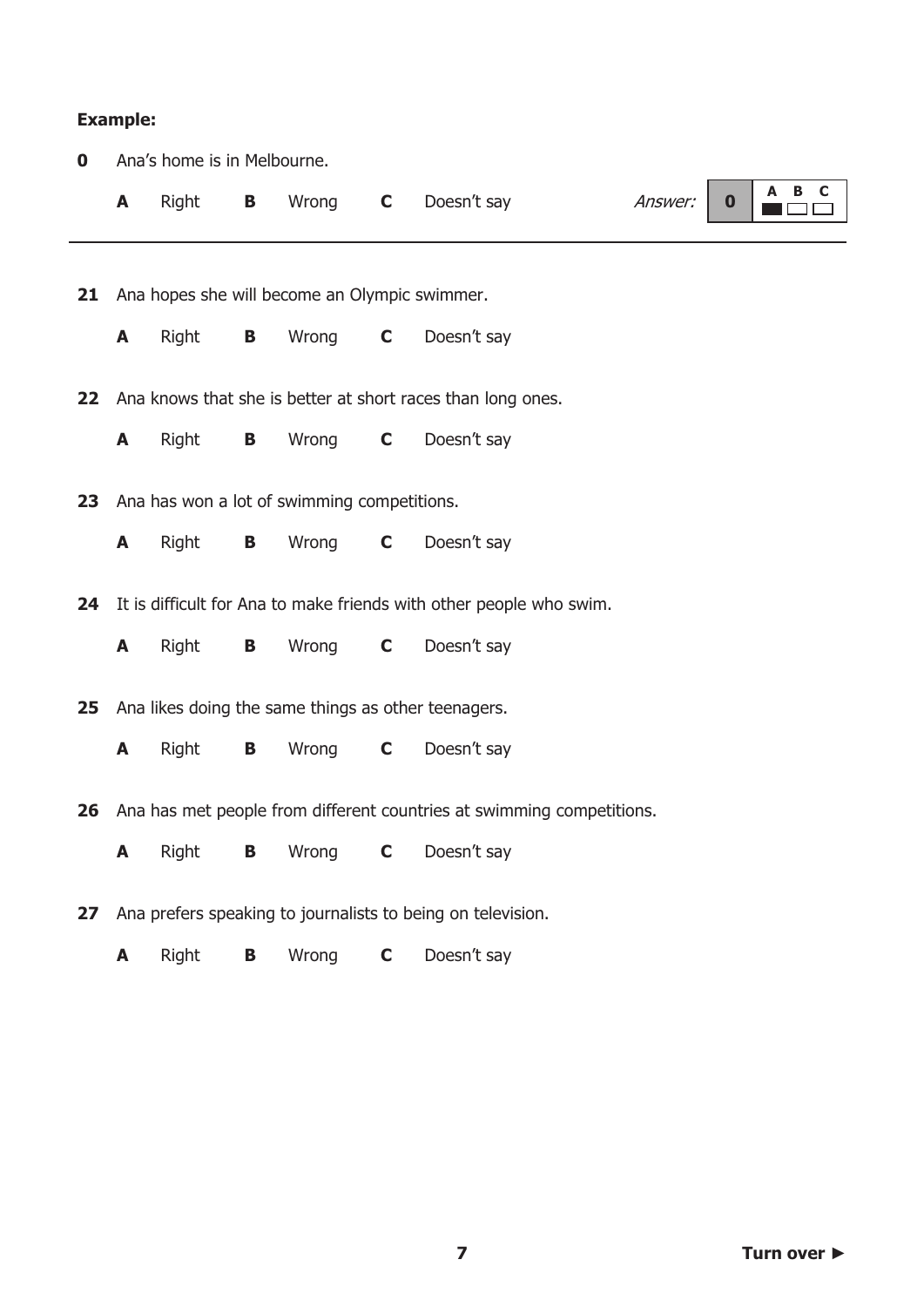## Questions  $28 - 35$

Read the article about a circus. Choose the best word (A, B or C) for each space. For questions  $28 - 35$ , mark A, B or C on your answer sheet.

## A famous circus



The circus, Cirque du Soleil, began (0) ............ Montreal, Canada. It was started (28) ........... the Canadian Guy Laliberté in 1984.

When he left college, Laliberté travelled around Europe and earned

money (29) ............ music in the streets. Not long after he returned home, he started Cirque with (30) ............ friend, Daniel Gauthier. During the 1990s, Cirque grew quickly. It now does shows (31) ............ over the world and the number of people working for it has grown from 73 to (32) ............ than 3,500.

The Cirque does not have any animals, but (33) ............ is music and dance and each show tells a story. (34) ............ show, which is called Varian, is about a man who could fly. The show starts with him falling from the sky and tells the story of how he (35) ............ to learn to fly again.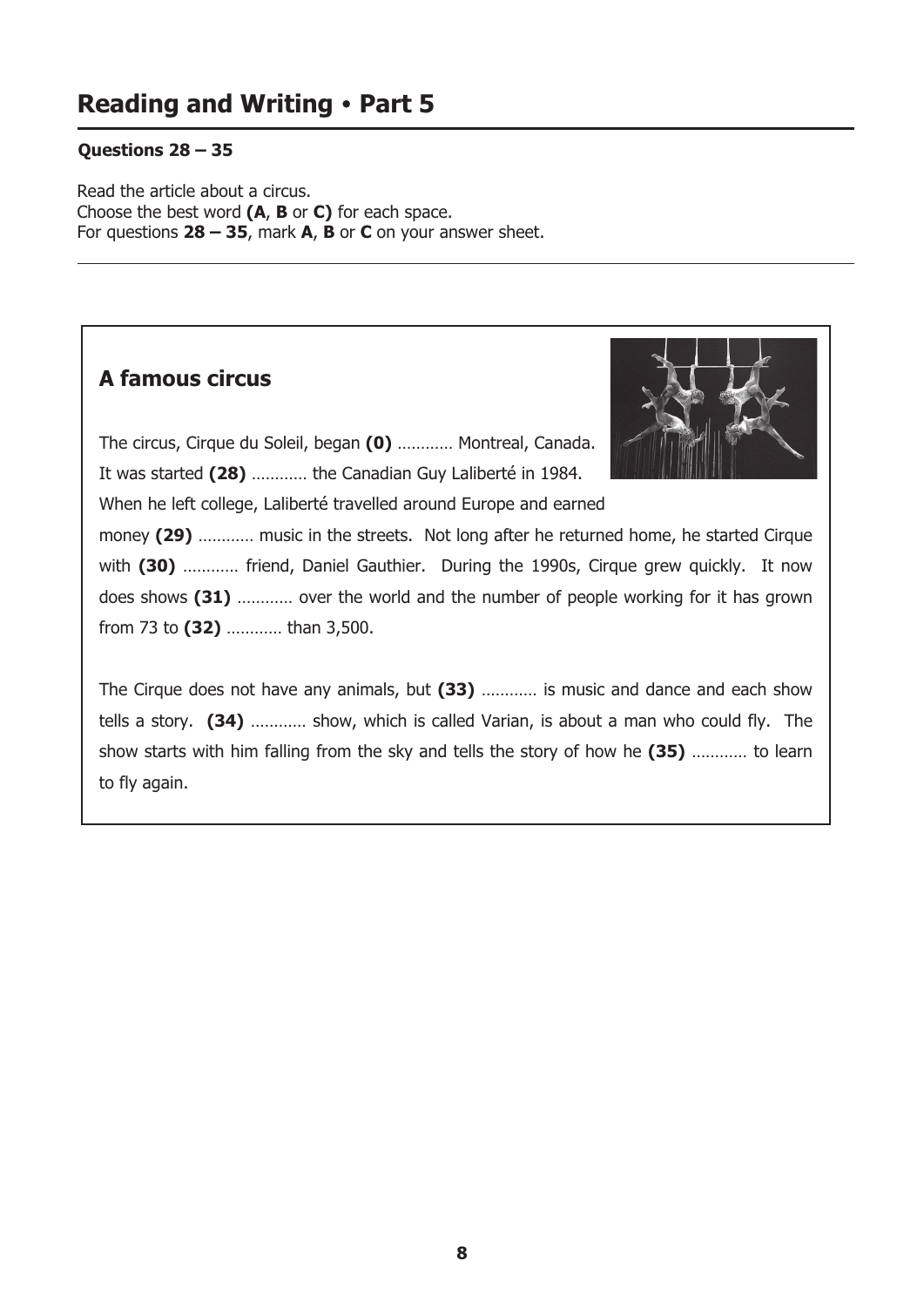| $\boldsymbol{0}$ | A                | $\overline{B}$<br>in | $\operatorname{\sf at}$ |               | $\mathbf{C}$ to |              |               | Answer: | $\boldsymbol{0}$ | A B C |
|------------------|------------------|----------------------|-------------------------|---------------|-----------------|--------------|---------------|---------|------------------|-------|
|                  |                  |                      |                         |               |                 |              |               |         |                  |       |
| 28               | A                | from                 | $\mathbf{B}$            | by            |                 | $\mathbf{C}$ | $\mathsf{of}$ |         |                  |       |
| 29               | $\mathbf{A}$     | played               | $\mathbf{B}$            | plays         |                 | $\mathbf C$  | playing       |         |                  |       |
| 30               | $\blacktriangle$ | their                | $\, {\bf B} \,$         | his           |                 | $\mathbf C$  | its           |         |                  |       |
| 31               | A                | some                 | $\mathbf B$             | all           |                 | $\mathbf C$  | enough        |         |                  |       |
| 32               | $\blacktriangle$ | more                 | $\mathbf B$             | much          |                 | $\mathbf C$  | most          |         |                  |       |
| 33               | $\blacktriangle$ | this                 | $\mathbf B$             | $\mathsf{it}$ |                 | $\mathbf C$  | there         |         |                  |       |
| 34               | A                | One                  | $\mathbf B$             | Each          |                 | $\mathbf C$  | <b>Both</b>   |         |                  |       |
| 35               | A                | need                 | $\mathbf{B}$            | ${\sf must}$  |                 | $\mathbf C$  | has           |         |                  |       |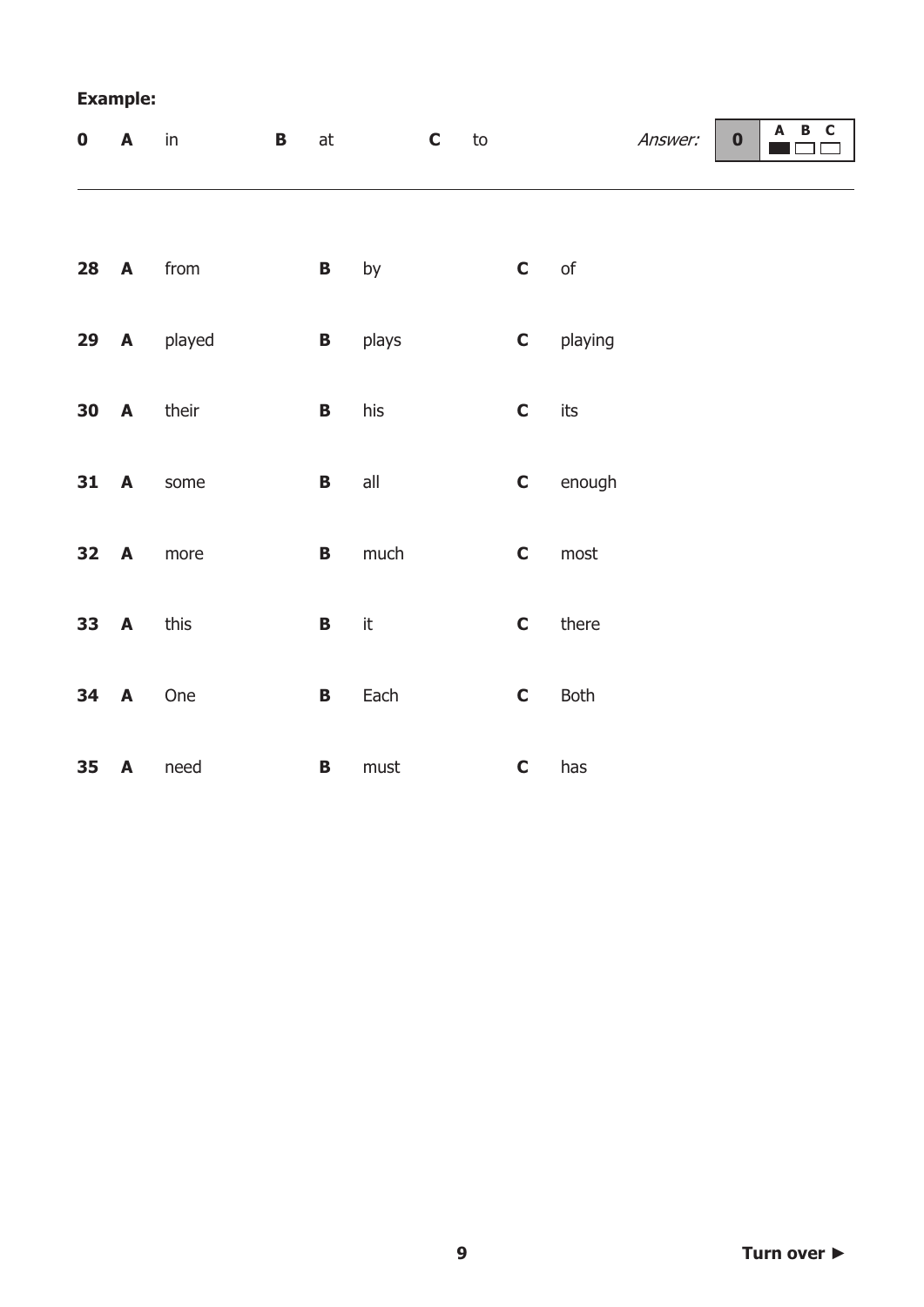## Questions  $36 - 40$

Read the descriptions of some words about the free time that people have. What is the word for each one? The first letter is already there. There is one space for each other letter in the word. For questions  $36 - 40$ , write the words on your answer sheet.

| If you like reading about music and fashion, you may buy this. | $m$ <sub>------</sub> |
|----------------------------------------------------------------|-----------------------|
|                                                                |                       |

|    | Answer:<br>$\bf{0}$                                        | magazine                                                                                                                                                                                                                       |  |
|----|------------------------------------------------------------|--------------------------------------------------------------------------------------------------------------------------------------------------------------------------------------------------------------------------------|--|
|    |                                                            |                                                                                                                                                                                                                                |  |
| 36 | People who like watching football often go to this place.  | S and the set of the set of the set of the set of the set of the set of the set of the set of the set of the set of the set of the set of the set of the set of the set of the set of the set of the set of the set of the set |  |
| 37 | If you enjoy taking photographs, you will need this.       | $\mathbf{C}$                                                                                                                                                                                                                   |  |
| 38 | People who like swimming in the sea often go here.         | $\mathbf b$                                                                                                                                                                                                                    |  |
| 39 | You may play this instrument if you like music.            | g                                                                                                                                                                                                                              |  |
| 40 | If you enjoy camping, you will need to take this with you. |                                                                                                                                                                                                                                |  |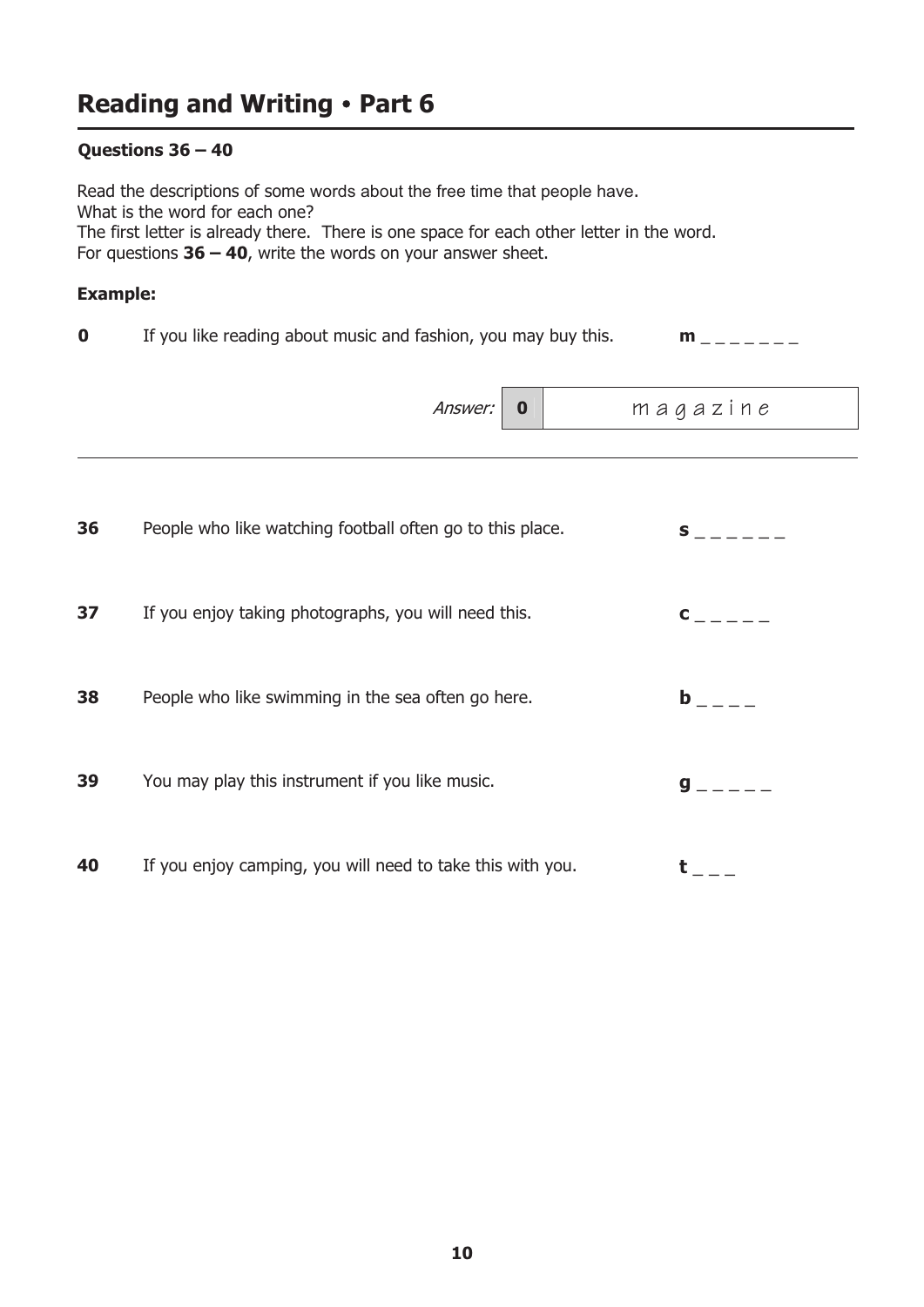$\mathbf{0}$ 

### Questions  $41 - 50$

Complete the message left on the internet by a girl from Mexico City. Write ONE word for each space. For questions  $41 - 50$ , write the words on your answer sheet.

**Example:** 

 $15$ 

My name (0) ........... Elisa Valdez. I'm twelve and I live in Mexico City. I (41) ............ two brothers, Emilio and Miguel. Both of (42) ............ are a few years older (43) ............ me. My sister, Maria, is (44) ............ youngest in my family and it was her tenth birthday (45) ............ week.

I love spending time (46) ............ my friends. We often (47) ............ shopping or play volleyball together. I really enjoy dancing too. I joined a dance school five years (48) ............ and I go there twice (49) ............ week to practise. I've learned a (50) ............ of interesting things about my country's music and dancing.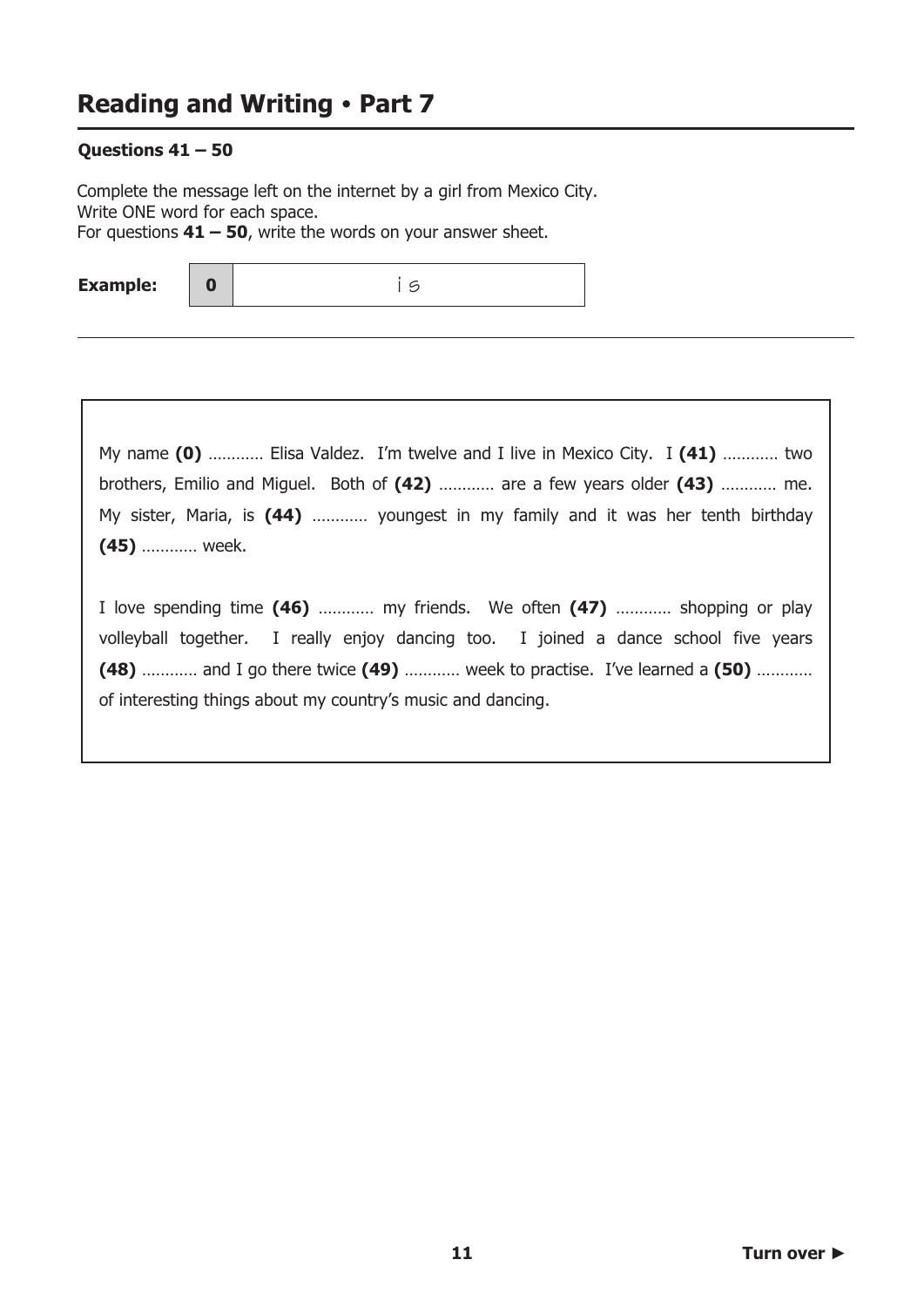## Questions  $51 - 55$

I

Read the invitation and the email. Fill in the information in Louisa's notes. For questions  $51 - 55$ , write the information on your answer sheet.

| Come to an ice-skating party | From:                                             |
|------------------------------|---------------------------------------------------|
| on Saturday                  | Carla                                             |
| аt                           | To:                                               |
| Park Ice Rink                | Louisa                                            |
| Starts at 1.30 p.m.          | Shall we go to Sara's ice-skating party together? |
| You won't need any money     | My dad will take us in the car but we'll need to  |
| but bring a warm sweater.    | come back by bus. We'll drive to yours and get    |
| Let me know if you can come  | you at 12.30. Ring me this afternoon on my        |
| by Thursday.                 | mobile (07816 212185) or after 6 p.m. at home     |
| Sara                         | (366387) to let me know.                          |

|                               | <b>Louisa's Notes</b><br>Ice-skating party |      |
|-------------------------------|--------------------------------------------|------|
| Person having party:          | Sara                                       |      |
| Day:                          | 51                                         |      |
| Time:                         | 52                                         | p.m. |
| Take:                         | 53                                         |      |
| Travel there by:              | 54                                         |      |
| Carla's evening phone number: | 55                                         |      |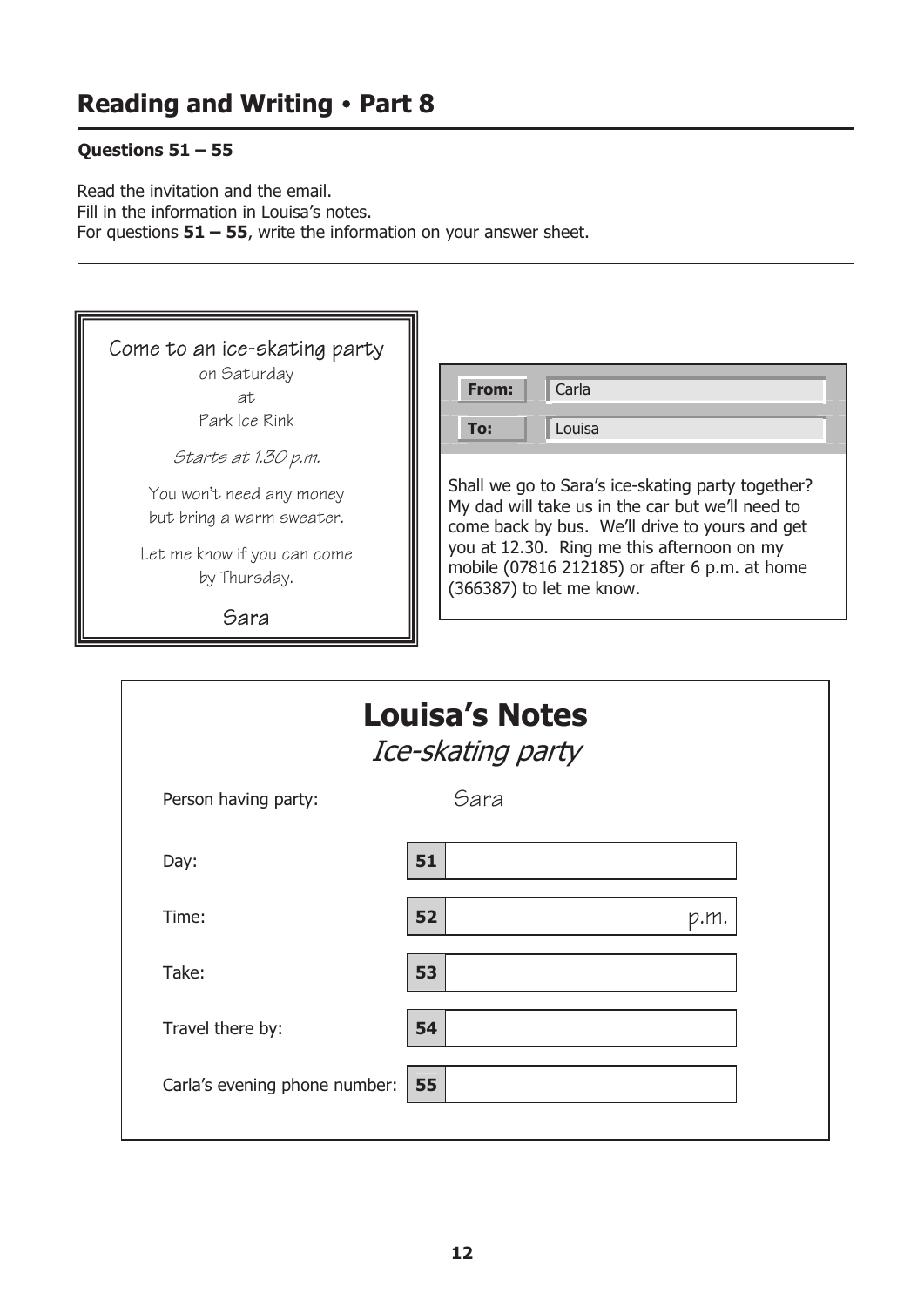## **Question 56**

Read the email from your English friend, Alex.

| From: | Alex                                                                                                                                                  |
|-------|-------------------------------------------------------------------------------------------------------------------------------------------------------|
| To:   |                                                                                                                                                       |
| eat?  | It's great you can come to my house this evening to<br>watch a DVD. What time can you come? Which<br>DVD do you want to watch? What would you like to |

Write an email to Alex and answer the questions. Write  $25 - 35$  words. Write the email on your answer sheet.

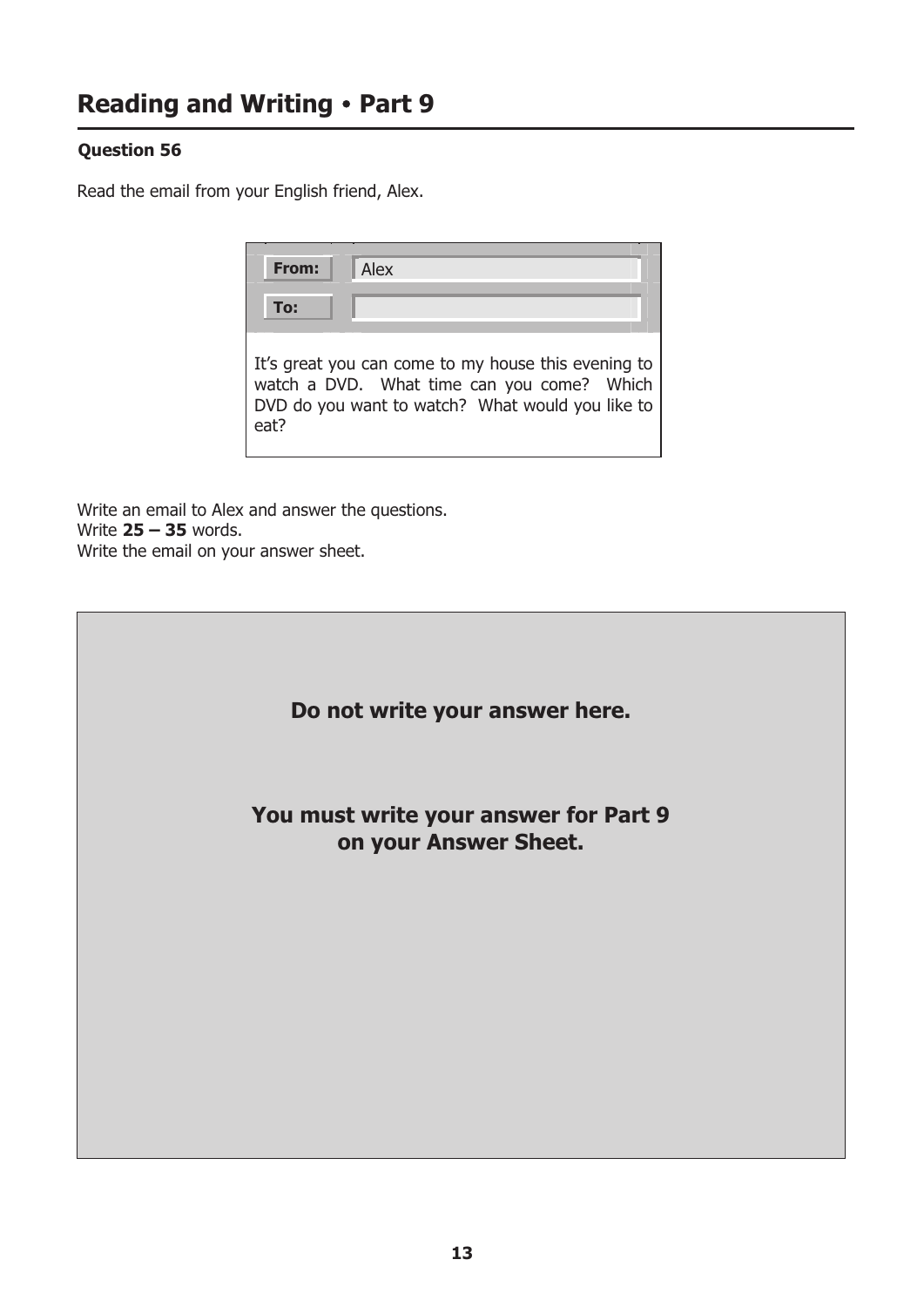| 发展 | <b>CAMBRIDGE ENGLISH</b><br>Language Assessment<br>Part of the University of Cambridge                                         |  |  |  |  |  |                |                      |                                                                        |              |   |
|----|--------------------------------------------------------------------------------------------------------------------------------|--|--|--|--|--|----------------|----------------------|------------------------------------------------------------------------|--------------|---|
|    |                                                                                                                                |  |  |  |  |  |                |                      |                                                                        |              |   |
|    |                                                                                                                                |  |  |  |  |  |                |                      |                                                                        |              |   |
|    |                                                                                                                                |  |  |  |  |  |                |                      |                                                                        |              |   |
|    |                                                                                                                                |  |  |  |  |  |                |                      |                                                                        |              |   |
|    | <b>Candidate Name</b><br>If not already printed, write name<br>in CAPITALS and complete the<br>Candidate No. grid (in pencil). |  |  |  |  |  |                | <b>Centre No.</b>    |                                                                        |              |   |
|    | <b>Candidate Signature</b>                                                                                                     |  |  |  |  |  |                | <b>Candidate No.</b> |                                                                        |              |   |
|    | <b>Examination Title</b>                                                                                                       |  |  |  |  |  | <b>Details</b> | <b>Examination</b>   | $\overline{\mathbf{0}}$<br>$\boldsymbol{0}$<br>$\overline{\mathbf{3}}$ | $\mathbf{0}$ | 3 |

### **Centre**

#### Supervisor:

If the candidate is ABSENT or has WITHDRAWN shade here  $\implies$ 

# **KET Paper 1 Reading and Writing Candidate Answer Sheet**

## **Instructions**

**Use a PENCIL** (B or HB). Rub out any answer you want to change with an eraser.

For **Parts 1, 2, 3, 4** and **5:** 

Mark ONE letter for each question. For example, if you think **C** is the right answer to the question, mark your answer sheet like this:



**8 8 8 9**

**9 9**

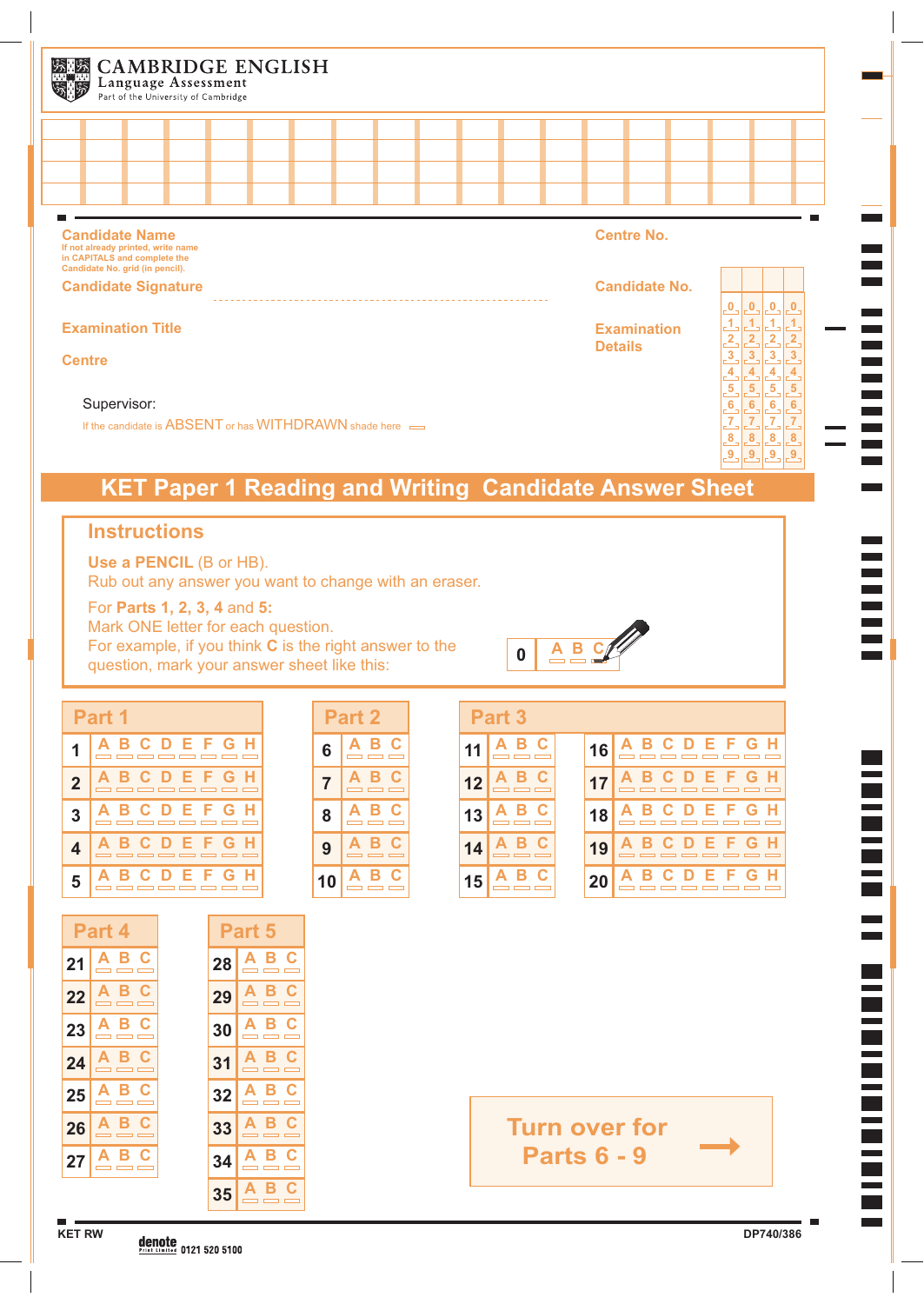## For **Parts 6, 7 and 8:**

 $\mathcal{L}(\mathcal{A})$ 

Write your answers in the spaces next to the numbers (36 to 55) like this:

| Part 6 | Do not<br>write here                               |
|--------|----------------------------------------------------|
| 36     | 36<br>$\overline{\mathbf{0}}$<br>1<br>$\mathbf{r}$ |
| 37     | 37<br>1<br>- 0<br>$\overline{\phantom{0}}$         |
| 38     | 38<br>1<br>- 0<br><b>Contract</b>                  |
| 39     | 39<br>- 0<br>1<br>$\overline{\phantom{0}}$         |
| 40     | 40<br>1<br>$\mathbf{0}$                            |

| Part <sub>7</sub> | Do not<br>write here                                    |
|-------------------|---------------------------------------------------------|
| 41                | 1410<br><b>Contract</b>                                 |
| 42                | 1420<br>$\overline{\phantom{0}}$                        |
| 43                | 1430                                                    |
| 44                | 1440<br>$\overline{\phantom{0}}$                        |
| 45                | 1450<br>$\mathbf{r}$                                    |
| 46                | 1460<br>$\overline{\phantom{0}}$                        |
| 47                | 1470<br>$\equiv$                                        |
| 48                | 1480<br>$\overline{\phantom{0}}$                        |
| 49                | 49 0<br>1<br>$\blacksquare$                             |
| 50                | 50<br>1.<br>- 0<br>$\equiv$<br>$\overline{\phantom{a}}$ |

example

|    | Do not<br>Part 8<br>write here |                           |
|----|--------------------------------|---------------------------|
| 51 |                                | 51<br>- 0<br>1            |
| 52 |                                | 52<br>1<br>- 0            |
| 53 |                                | -53<br>1<br>- 0           |
| 54 |                                | 54<br>1                   |
| 55 |                                | 55<br>$\overline{1}$<br>o |

| Part 9 (Question 56): Write your answer below. |                                                          |  |  |  |  |
|------------------------------------------------|----------------------------------------------------------|--|--|--|--|
|                                                |                                                          |  |  |  |  |
|                                                |                                                          |  |  |  |  |
|                                                |                                                          |  |  |  |  |
|                                                |                                                          |  |  |  |  |
|                                                |                                                          |  |  |  |  |
|                                                |                                                          |  |  |  |  |
|                                                |                                                          |  |  |  |  |
|                                                |                                                          |  |  |  |  |
|                                                | Do not write below (Examiner use only).                  |  |  |  |  |
|                                                | $\begin{array}{ccccccccc}\n1 & 2 & 3 & 4 \\ \end{array}$ |  |  |  |  |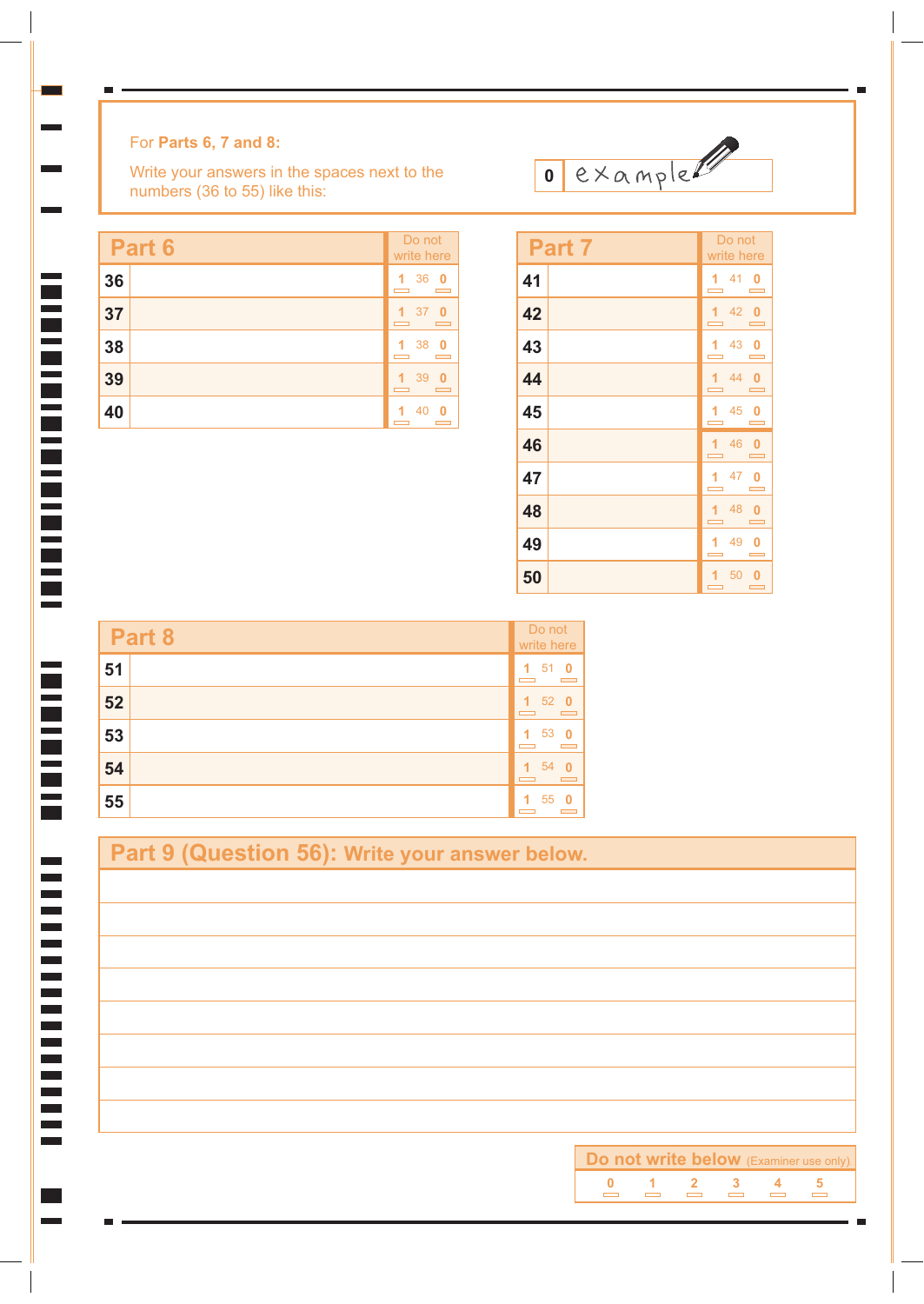## PAPER 1: READING AND WRITING

Answer key

| <b>PART ONE</b> | <b>PART TWO</b>   | <b>PART THREE</b> | <b>PART FOUR</b> | <b>PART FIVE</b> |
|-----------------|-------------------|-------------------|------------------|------------------|
| 1 <b>H</b>      | 6 <b>B</b>        | 11 <b>C</b>       | $21$ <b>A</b>    | 28 <b>B</b>      |
| $2$ <b>C</b>    | $7 \quad A$       | 12 <b>B</b>       | 22 <b>C</b>      | 29 <b>C</b>      |
| 3 <sub>G</sub>  | 8<br>$\mathbf{B}$ | 13 <b>C</b>       | 23 A             | 30 <b>B</b>      |
| 4 <b>D</b>      | $9$ <b>C</b>      | 14 A              | $24$ <b>B</b>    | 31 <b>B</b>      |
| $5$ A           | 10 <b>C</b>       | 15 <b>C</b>       | $25$ <b>A</b>    | 32 A             |
|                 |                   | 16 <b>F</b>       | 26 A             | 33 C             |
|                 |                   | 17 <b>B</b>       | $27$ <b>B</b>    | 34 A             |
|                 |                   | 18 <b>D</b>       |                  | 35 <b>C</b>      |
|                 |                   | 19 A              |                  |                  |
|                 |                   | 20 H              |                  |                  |

## Reading and Writing

| <b>PART SIX</b> |                |    | <b>PART SEVEN</b> |    | <b>PART EIGHT</b>                            |  |  |
|-----------------|----------------|----|-------------------|----|----------------------------------------------|--|--|
|                 | 36 stadium     |    | 41 have           |    | 51 Saturday                                  |  |  |
| 37              | camera         |    | 42 them           |    | 52 (starts at) <b>1.30</b> (p.m.)            |  |  |
|                 | 38 beach       |    | 43 <b>than</b>    |    | (starts at) 13.30                            |  |  |
|                 | 39 guitar      |    | 44 the            |    | (starts at) one thirty (in the afternoon)    |  |  |
|                 | 40 <b>tent</b> |    | 45 last           |    | (starts at) half past one (in the afternoon) |  |  |
|                 |                |    | this              |    | 53 (a) (warm) sweater                        |  |  |
|                 |                |    | 46 with           |    | 54 car                                       |  |  |
|                 |                | 47 | go                | 55 | 366387                                       |  |  |
|                 |                | 48 | ago               |    |                                              |  |  |
|                 |                | 49 | each              |    |                                              |  |  |
|                 |                |    | every             |    |                                              |  |  |
|                 |                |    | a                 |    |                                              |  |  |
|                 |                |    | per               |    |                                              |  |  |
|                 |                | 50 | lot               |    |                                              |  |  |

Brackets ( ) indicate optional words.